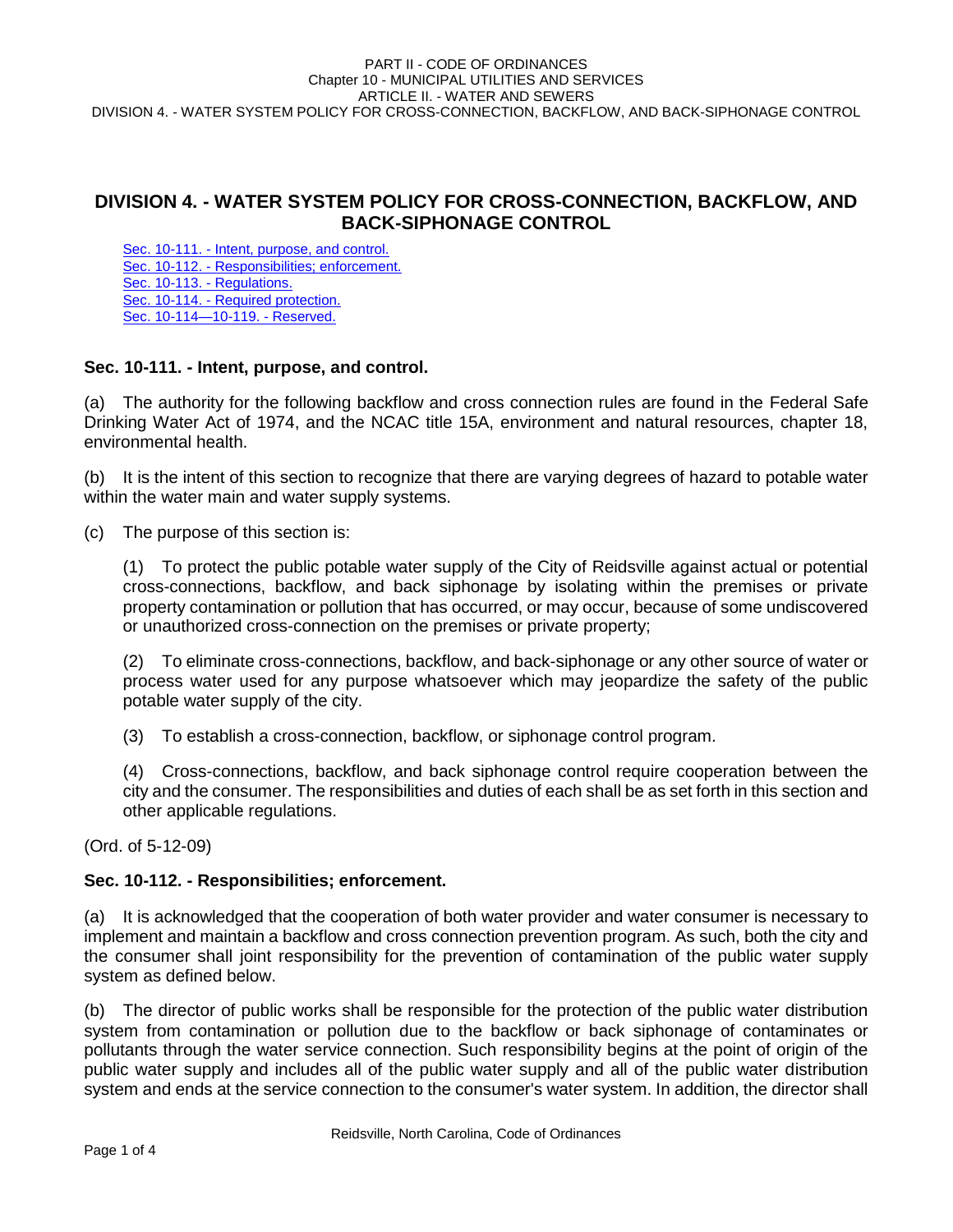#### PART II - CODE OF ORDINANCES Chapter 10 - MUNICIPAL UTILITIES AND SERVICES ARTICLE II. - WATER AND SEWERS

DIVISION 4. - WATER SYSTEM POLICY FOR CROSS-CONNECTION, BACKFLOW, AND BACK-SIPHONAGE CONTROL

exercise reasonable vigilance to insure that the consumer has taken the proper steps to protect the public potable water system. When it is determined that a backflow prevention device is required for the protection of the public system of the city, the director shall require the consumer, at the consumer's expense, to install an approved backflow prevention device on each service connection. A backflow prevention device is required on all new non-residential service connections and any existing service connection where a plumbing permit is issued for improvements.

(c) The director may utilize public health officials, city personnel, or their delegated representatives to assist him in this responsibility.

(d) The consumer has the prime responsibility of preventing contaminants and pollutants from entering the potable water system or the public water system at his service connection. The consumer, at his own expense, shall install, operate, and maintain an approved backflow prevention device on the service connection as directed by the city. Tests, maintenance, and repairs of backflow prevention devices shall be made by a city approved certified tester.

(e) If, in the judgment of the director, cross connection protection is required through either piping modifications or installation of an approved backflow prevention device, due notice shall be given to the consumer. The consumer shall immediately comply by providing the required protection at their own expense. Failure, refusal, or inability to comply shall constitute grounds for discontinuance of water service until such protection has been provided.

(f) Upon determination that a backflow prevention assembly is required to be installed on a customer's private water system, the customer will be notified in writing of the approved backflow prevention assembly which is required. On existing systems, the customer will have the following time periods within which to install the specified backflow prevention assembly.

| Air-gap separation for swimming pools                                    | 60 days |
|--------------------------------------------------------------------------|---------|
| Reduced pressure principle assembly for non-residential water connection | 60 days |
| Double check valve assembly for residential irrigation connection        | 60 days |

(g) The director may require the installation of the required backflow prevention assembly immediately or within a shorter time period than specified above if he determines that any condition poses an unreasonable threat of contamination to the public water supply system. All devices required for new construction shall be installed prior to occupancy. All new construction plans and specifications shall be made available to the director for approval and to determine the degree of hazard.

(h) The director shall be notified by the customer when the nature of the use of property changes so as to change the hazard classification of the property if necessary.

(i) Enforcement of this section shall be administered by the director utilizing the staff of the public works and community development departments and the cooperation of the environmental health division of the county health department.

(Ord. of 5-12-09)

## <span id="page-1-0"></span>**Sec. 10-113. - Regulations.**

(a) The city shall implement a permit system for the management of backflow prevention devices within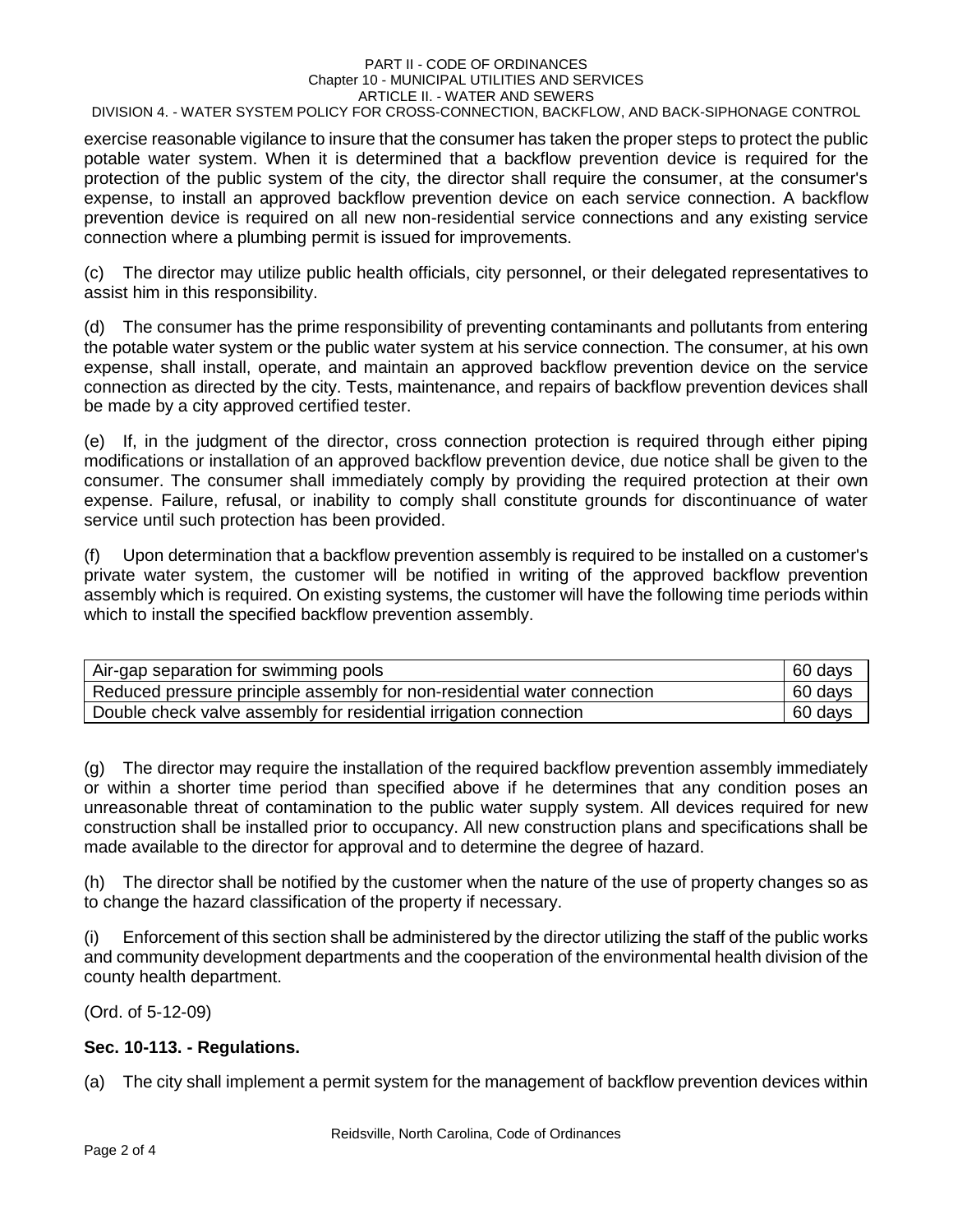#### PART II - CODE OF ORDINANCES Chapter 10 - MUNICIPAL UTILITIES AND SERVICES ARTICLE II. - WATER AND SEWERS

DIVISION 4. - WATER SYSTEM POLICY FOR CROSS-CONNECTION, BACKFLOW, AND BACK-SIPHONAGE CONTROL the system.

(1) The city shall not knowingly permit a cross-connection within the public water system.

(2) Cross connection permits shall be required for each backflow prevention device and shall be obtained from the community development department. For non-residential connections, a fee of one hundred dollars (\$100.00) shall be obtained for each initial permit and a fee of fifty dollars (\$50.00) for each renewal permit.

(3) All non-residential permits shall be renewed annually.

(b) No water service connections other than single family residence shall be installed or maintained unless the potable water and water supply are protected against actual or potential contamination or pollution in the manner required. Where a residential connection to a city waterline is made, and the property owner continues to have a well or other source of water, it shall be unlawful for the plumbing servicing any building upon such property to be so connected that any water outlet within the building may be served with water from any source other than the city connection, and it shall also be unlawful to have plumbing cross-connected or so installed that water from the city water system or private water system may in any way become intermingled.

(c) In the event of contamination or pollution of a potable water system, the consumer shall notify the department immediately in order that appropriate measures may be taken to overcome the contamination or pollution.

(d) The director or his authorized representative shall have the right to enter any building, structure, or premises to perform any duty imposed upon him by this section where cross-connection, backflow, and back-siphonage are deemed possible.

(e) Nothing herein shall relieve the consumer of the responsibility for conducting or causing to be conducted periodic surveys of water use practices on his premises to determine whether there are actual or potential cross-connections in the consumer's waste system through which contaminates or pollutants could flow back into the public water system.

(f) On request, the consumer shall furnish to the department any pertinent information regarding the water supply system on such property where cross-connection, backflow, and back-siphonage are deemed possible.

(g) Water service may be discontinued after reasonable notice to the consumer if a violation of this section exists on the premises, and such other precautionary measures may be taken as are deemed necessary to eliminate any danger to the potable water system. Water service shall not be restored until the danger has been eliminated in compliance with the provisions of this section.

(h) Installation of all cross-connection, backflow, and back-siphonage control devices will be approved by city specification.

(i) All cross-connection, backflow, and back-siphonage control devices shall meet the testing requirements of the Foundation for Cross-Connection Control and Hydraulic Research and the American Water Works Association.

(j) All cross-connection, backflow, and back-siphonage control devices, both existing and new, and all parts thereof shall be maintained in a safe condition and in good working order. The consumer shall be